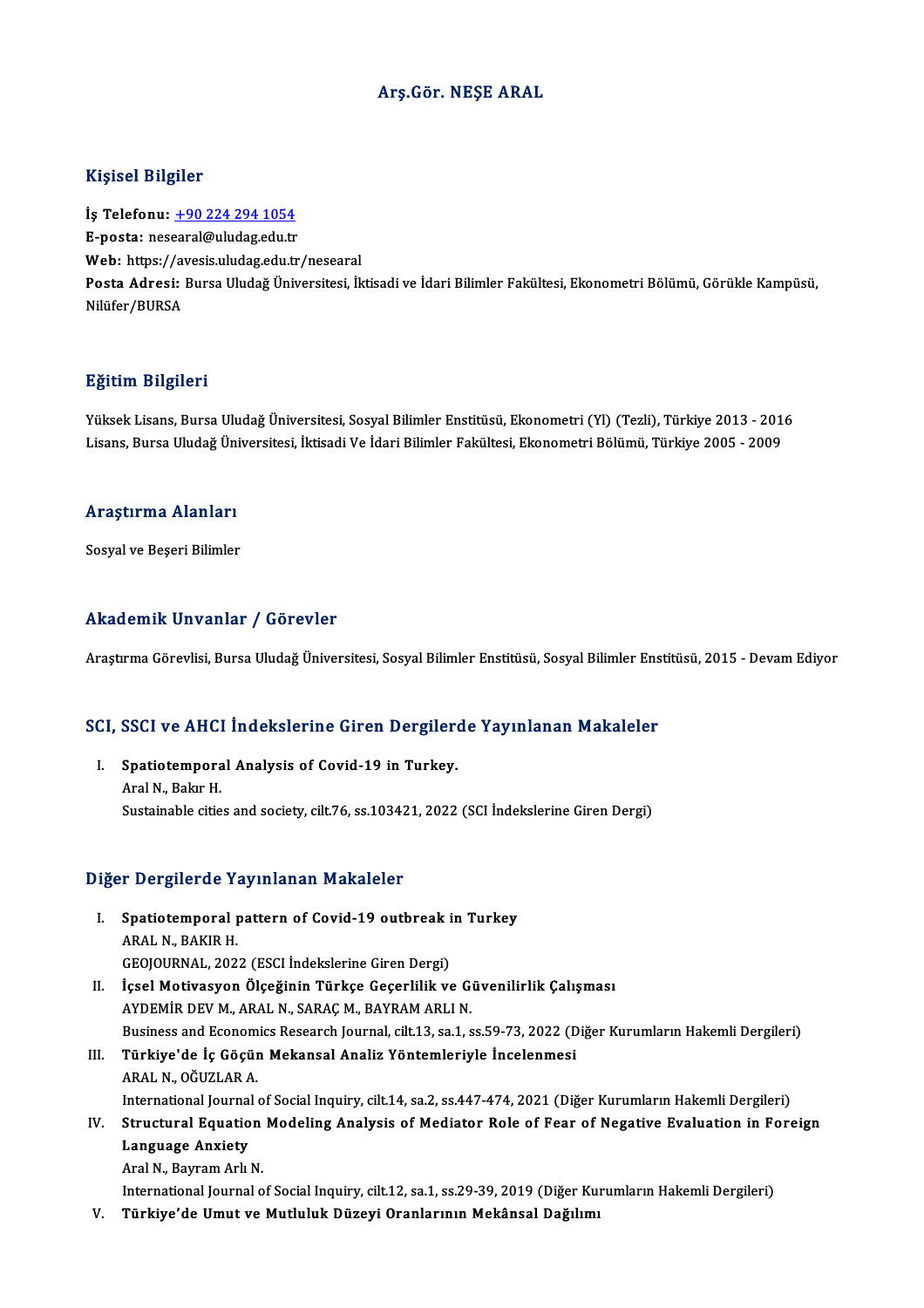ARALN.,OĞUZLARA.

ARAL N., OĞUZLAR A.<br>Uludağ Journal of Economy and Society /B.U.Ü. İktisadi ve İdari Bilimler Fakültesi Dergisi, cilt.37, sa.1, ss.121-145,<br>2018 (Dižer Kurumların Hakamli Dergileri) ARAL N., OĞUZLAR A.<br>Uludağ Journal of Economy and Society /B.U<br>2018 (Diğer Kurumların Hakemli Dergileri)<br>Türkiye'de İssirliğin Mekansal Analisi 2018 (Diğer Kurumların Hakemli Dergileri)

VI. Türkiye'de İşsizliğin Mekansal Analizi<br>Aral N., Aytaç M. M. Öneri Dergisi, cilt.13, sa.49, ss.1-20, 2018 (Diğer Kurumların Hakemli Dergileri) Aral N., Aytaç M. M.<br>Öneri Dergisi, cilt.13, sa.49, ss.1-20, 2018 (Diğer Kurumların Hakemli Dergileri)<br>VII. A Study of Relationship between Environmental Awareness and Environmental Attitudes among High<br>Sebacl Students

## Öneri Dergisi, cilt.1<br>A Study of Relati<br>School Students<br>Arel N. Peyram N. A Study of Relationship<br>School Students<br>Aral N., Bayram N., Çelik Ç.<br>International Journal of Bo

School Students<br>Aral N., Bayram N., Çelik Ç.<br>International Journal of Recent Advances in Organizational Behaviour and Decision SciencesAn Online<br>International Bessensh Journal, silt 3, sp.1, sp.948,955, 3917 (Dižer Kurumla Aral N., Bayram N., Çelik Ç.<br>International Journal of Recent Advances in Organizational Behaviour and Decision SciencesAn Onl<br>International Research Journal, cilt.3, sa.1, ss.948-955, 2017 (Diğer Kurumların Hakemli Dergile International Research Journal, cilt.3, sa.1, ss.948-955, 2017 (Diğer Kurumların Hakemli Dergileri)

### VIII. A Structural Equation Modeling among Stress Fear of Negative Evaluation and Decision Making<br>Styles A Structural Equation Mode<br>Styles<br>Bayram N., Aydemir M., Aral N.<br>International Iournal of Humer

International Journal of Humanities and Social Science Invention, cilt.5, sa.10, ss.41-44, 2016 (Diğer Kurumların<br>Hakemli Dergileri) Bayram N., Aydemi<br>International Journ<br>Hakemli Dergileri)

### Kitap & Kitap Bölümleri

- Itap & Kitap Bölümleri<br>I. COVID-19'un Ekonomiye Etkisi: Türkiye Ekonomisinin Salgınla Mücadelesi<br>RAKIR H. ARAL N p & Hitap Bora.<br>COVID-19'un Eko<br>BAKIR H., ARAL N.<br>Pandami Sünacinin
	-

COVID-19'un Ekonomiye Etkisi: Türkiye Ekonomisinin Salgınla Mücadelesi<br>BAKIR H., ARAL N.<br>Pandemi Sürecinin Etkilerine Dair Akademik Değerlendirmeler, Işın KIRIŞKAN, Editör, Gazi Kitabevi, Ankara, ss.1-<br>20.2021 BAKIR H.,<br>Pandemi !<br>20, 2021<br>The Clas Pandemi Sürecinin Etkilerine Dair Akademik Değerlendirmeler, Işın KIRIŞKAN, Editör, Gazi Kitabevi, Ankara, :<br>20, 2021<br>II. The Classification of Cities' Employment Rate with Cluster and Exploratory Spatial Data Analysi<br>ARAL

20, 2021<br>The Classification of Cit<br>ARAL N., BAYRAM ARLI N.<br>Interdissiplinery Bublic Ein The Classification of Cities' Employment Rate with Cluster and Exploratory Spatial Data Analysi<br>ARAL N., BAYRAM ARLI N.<br>Interdisciplinary Public Finance, Business and Economics Studies – Volume I, Adil Akinci, Editör, Pete

ARAL N., BAYR.<br>Interdisciplinar<br>ss.15-27, 2018<br>The Effect of Interdisciplinary Public Finance, Business and Ecompose 15-27, 2018<br>III. The Effect of Personality on Moral Behavior

ss.15-27, 2018<br>III. The Effect of Personality on Moral Behavior<br>ARAL N., BAYRAM N.

The Effect of Personality on Moral Behavior<br>ARAL N., BAYRAM N.<br>Current Perspectives in Social Sciences, Hasan ArslanMehmet Ali IcbayAlina-Andreea Dragoescu, Editör,<br>International Association of Social Science Besearch (IAS ARAL N., BAYRAM N.<br>Current Perspectives in Social Sciences, Hasan ArslanMehmet Ali IcbayAlina-Andreea Dra<sub>l</sub><br>International Association of Social Science Research (IASSR), Bialystok, ss.239-245, 2017

# International Association or Social Science Research (IASSR), Blalystok, ss.239-245, 2<br>Hakemli Kongre / Sempozyum Bildiri Kitaplarında Yer Alan Yayınlar

akemli Kongre / Sempozyum Bildiri Kitaplarında Yer<br>I. Exploratory Spatial Analysis of Health Indicator in Turkey I. Exploratory Spatial Analysis of Health Indicator in Turkey<br>ARAL N.

537th International Conference on Management, Economics Social Science - Icmess 2019, 26 - 27 Kasım 2019

- ARAL N.<br>537th International Conference on M<br>II. Ekonomik Özgürlük ve Mutluluk<br>ARAL N. BAKIB H 537th Internationa<br>Ekonomik Özgüri<br>ARAL N., BAKIR H.<br>H. Business and On
	-

ARAL N., BAKIR H.<br>II. Business and Organization Research Conference, 4-5-6 September, 2019-İzmir, İzmir, Türkiye, 4 - 06 Eylül 2019

## ARAL N., BAKIR H.<br>II. Business and Organization Research Conference, 4-5-6 Septer<br>III. Regional Distribution of Exports and Imports in Turkey **II. Business and Or<br>Regional Distrib<br>ARAL N., BAKIR H.<br>International Conf**

ARAL N., BAKIR H.<br>International Conference on Emprical Economics and Social Science (ICEESS' 18), 27 - 28 Haziran 2018

## ARAL N., BAKIR H.<br>International Conference on Emprical Economics and<br>IV. Investigation of Customer Loyalty in Tourism International Confer<br>**Investigation of C**<br>Aral N., Aydemir M.<br><sup>20th</sup> International (

38th InternationalAcademicConference,Prague,Praha,ÇekCumhuriyeti,11 -14Haziran2018

## Aral N., Aydemir M.<br>38th International Academic Conference, Prague, Praha, Çe<br>V. Self-Esteem, Empathy and Jealous in the Workplace<br>Bouram Ark N., Aydemir M., Aral N.

38th International Academic Confer<br>Self-Esteem, Empathy and Jealo<br>Bayram Arlı N., Aydemir M., Aral N.<br>29th International Academic Confer Bayram Arlı N., Aydemir M., Aral N.<br>38th International Academic Conference, Prague, Praha, Çek Cumhuriyeti, 11 - 14 Haziran 2018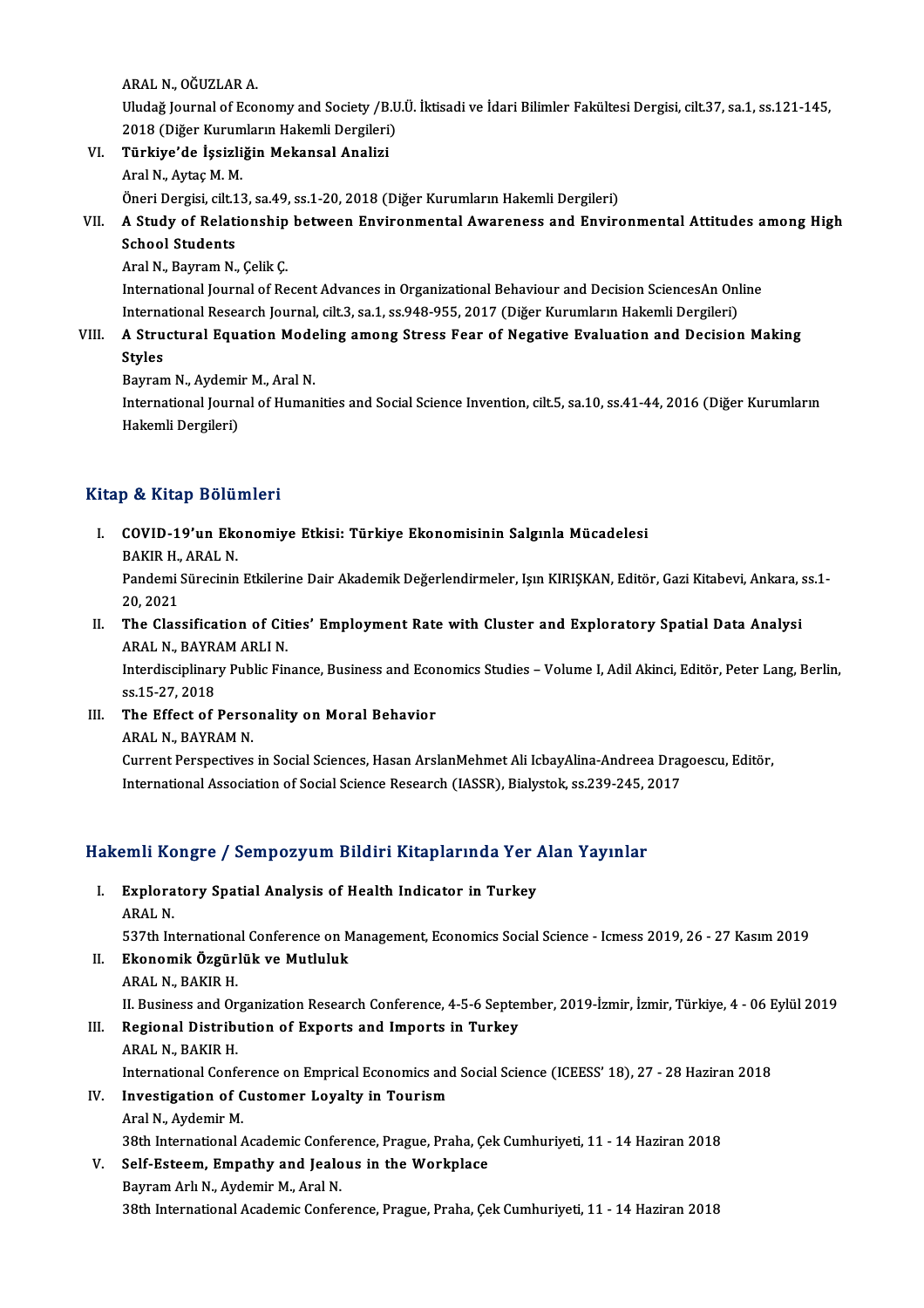| VI.   | The Classification of Cities' Employment Rate with Cluster and Exploratory Spatial Data Analysis                                               |
|-------|------------------------------------------------------------------------------------------------------------------------------------------------|
|       | ARAL N., BAYRAM ARLI N.                                                                                                                        |
|       | International Congress on Afro - Eurasian Research IV, 27 - 29 Nisan 2018                                                                      |
| VII.  | Structural Equation Modeling Analysis of Mediator Role of Fear of Negative Evaluation in Foreign                                               |
|       | <b>Language Anxiety</b>                                                                                                                        |
|       | ARAL N., BAYRAM ARLI N.                                                                                                                        |
|       | International Congress on Afro - Eurasian Research IV, 27 - 29 Nisan 2018                                                                      |
| VIII. | The Effect of The Beliefs of Foreign Language Learning and Self-Efficacy on Foreign Language                                                   |
|       | <b>Learning Strategies</b>                                                                                                                     |
|       | BAYRAM N., ARAL N., KAYGUSUZ M.                                                                                                                |
|       | International Congress on Afro - Eurasian Research IV, 27 - 29 Nisan 2018                                                                      |
| IX.   | Bir Refah Göstergesi Olarak İllerde Yaşam Endeksinin Mekansal Analiz Yöntemleriyle İncelenmesi<br>ARAL N., AYTAÇ M. M.                         |
|       | 18. Uluslararası Ekonometri, Yöneylem Araştırması ve İstatistik Sempozyumu Karadeniz Teknik Üniversitesi,<br>Trabzon/TÜRKİYE, 5 - 07 Ekim 2017 |
| Х.    | A Study of Relationship between Environmental Awareness and Environmental Attitudes among High                                                 |
|       | <b>School Students</b>                                                                                                                         |
|       | ARAL N., BAYRAM N., Çelik Ç.                                                                                                                   |
|       | International Conference on Multiple Academic Disciplines, 18 - 19 Ağustos 2017                                                                |
| XI.   | Forecasting Unemployment Rate in Turkey Using a Neural Network                                                                                 |
|       | ARAL N., OĞUZLAR A.                                                                                                                            |
|       | 12th International Conference on Social Sciences 19-20 May 2017 Amsterdam, 19 - 20 Mayıs 2017                                                  |
| XII.  | Predicting University Students' Depression and Anxiety Level by Their Personality Characteristics<br>ARAL N., BAYRAM N., AYDEMİR M.            |
|       | 12th International Conference on Social Sciences 19-20 May 2017 Amsterdam, 19 - 20 Mayıs 2017                                                  |
| XIII. | Regional Unemployment: A Spatial Analysis In The Case of Turkey<br>ARAL N, AYTAÇ M M                                                           |
|       | XII. European Conference on Social and Behavioral Sciences Catania, Sicily, Italy, 25 - 28 Ocak 2017                                           |
| XIV.  | A Structural Equation Modeling among Stress Fear of Negative Evaluation and Decision Making                                                    |
|       | <b>Styles</b>                                                                                                                                  |
|       | BAYRAM N., AYDEMİR M., ARAL N.                                                                                                                 |
|       | International Conference of Applied Business and Management (ICABM), 22 - 23 Haziran 2016                                                      |
| XV.   | Kadınların İşgücüne Katılım Oranlarının Mekansal Analizi                                                                                       |
|       | ARAL N., AYTAÇ M. M.                                                                                                                           |
|       | 17. Uluslararası Ekonometri, İstatistik ve Yöneylem Araştırması Sempozyumu, 2 - 04 Haziran 2016                                                |
| XVI.  | The Effect of Personality on Moral Behavior<br>ARAL N., BAYRAM ARLI N.                                                                         |
|       | X. European Conference on Social and Behavioral Sciences, Sarajova, Bosna-Hersek, 19 - 22 Mayıs 2016                                           |
| XVII. | The Effect of The Decision Making Style on Faith in Intuition<br>AYDEMİR M., ARAL N.                                                           |
|       | X. European Conference on Social and Behavioral Sciences (19-22 May 2016, Sarajevo, Bosnia and Herzegovina),<br>19 - 22 Mayıs 2016             |
|       |                                                                                                                                                |

### Bilimsel Dergilerdeki Faaliyetler

BURSA ULUDAĞ JOURNAL OF ECONOMY AND SOCIETY, Yardımcı Editör, 2020 - Devam Ediyor

#### Bilimsel Hakemlikler